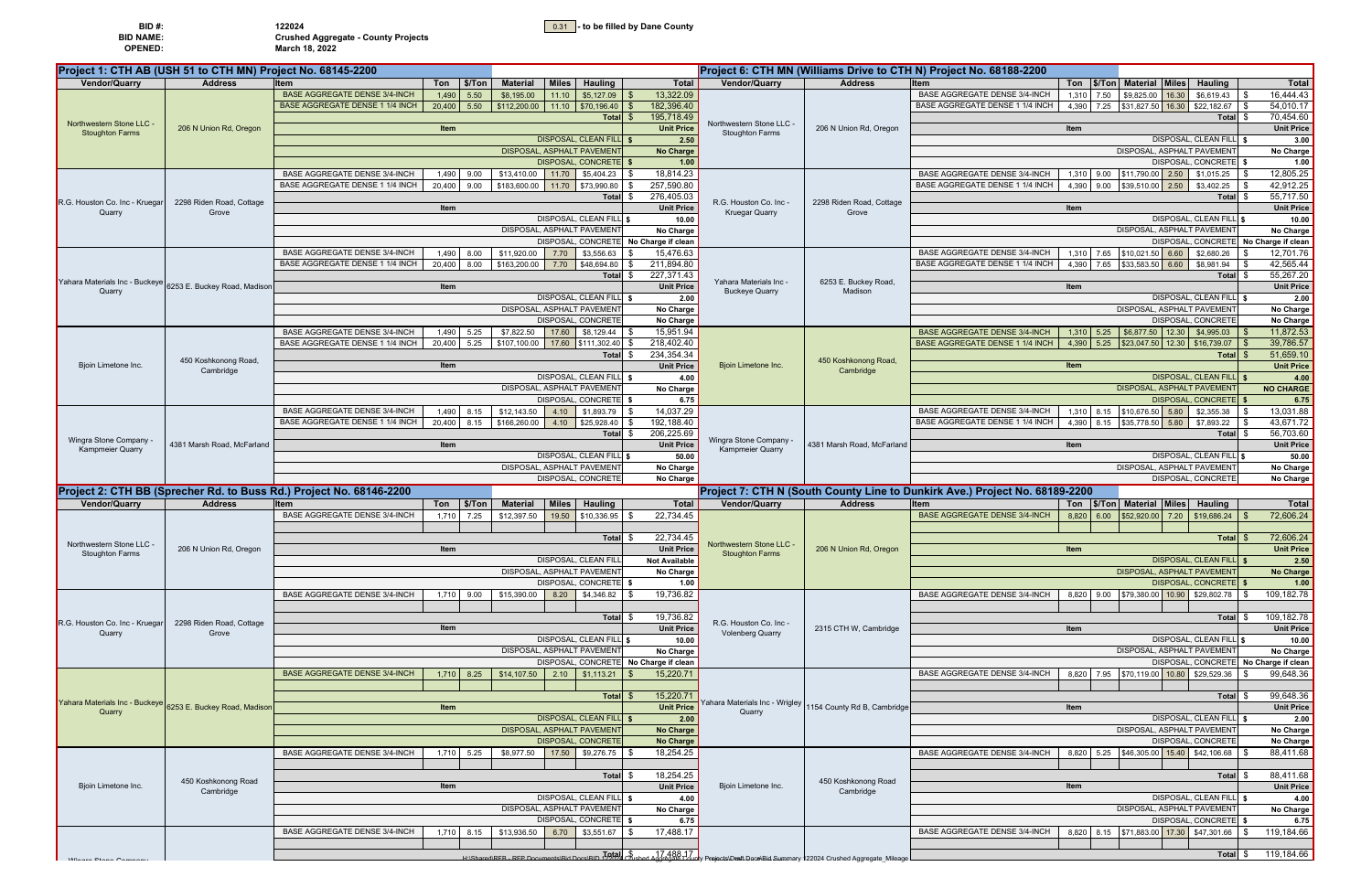|  | 0.31 - to be filled by Dane County |
|--|------------------------------------|
|  |                                    |

| BID#:          | 122024                                     |
|----------------|--------------------------------------------|
| BID NAME:      | <b>Crushed Aggregate - County Projects</b> |
| <b>OPENED:</b> | March 18, 2022                             |

| <b>vvingra Stone Company</b>                              | 4381 Marsh Road, McFarland       |                                                                                                | Item                              |                                 |                                | <b>Unit Price</b>                     | vingra Stone Company                               | 4381 Marsh Road, McFarland                                                                                                         | Item                                 |                                            |                                       | <b>Unit Price</b>                                                                                                                                                 |  |
|-----------------------------------------------------------|----------------------------------|------------------------------------------------------------------------------------------------|-----------------------------------|---------------------------------|--------------------------------|---------------------------------------|----------------------------------------------------|------------------------------------------------------------------------------------------------------------------------------------|--------------------------------------|--------------------------------------------|---------------------------------------|-------------------------------------------------------------------------------------------------------------------------------------------------------------------|--|
| <b>Kampmeier Quarry</b>                                   |                                  |                                                                                                |                                   |                                 | DISPOSAL, CLEAN FILL \$        | 50.00                                 | <b>Kampmeier Quarry</b>                            |                                                                                                                                    |                                      |                                            | DISPOSAL, CLEAN FILL \$               | 50.00                                                                                                                                                             |  |
|                                                           |                                  |                                                                                                |                                   | DISPOSAL, ASPHALT PAVEMENT      |                                | No Charge                             |                                                    |                                                                                                                                    |                                      | DISPOSAL, ASPHALT PAVEMENT                 |                                       | No Charge                                                                                                                                                         |  |
|                                                           |                                  |                                                                                                |                                   |                                 | DISPOSAL, CONCRETE             | No Charge                             |                                                    |                                                                                                                                    |                                      | DISPOSAL, CONCRETE                         |                                       | No Charge                                                                                                                                                         |  |
|                                                           |                                  | Project 3: CTH BW "W. Broadway" (US 12/18 "Beltline" to Frazier Avenue) Project No. 68147-2200 |                                   |                                 |                                |                                       |                                                    | Project 8: CTH V (CTH KP to STH 113) Project No. 68191-2200                                                                        |                                      |                                            |                                       |                                                                                                                                                                   |  |
| <b>Vendor/Quarry</b>                                      | <b>Address</b>                   | <b>Item</b>                                                                                    | $T$ on $\frac{1}{2}$ \$/Ton       | <b>Miles</b><br><b>Material</b> | <b>Hauling</b>                 | <b>Total</b>                          | Vendor/Quarry                                      | <b>Address</b>                                                                                                                     | <b>Item</b>                          | Ton   \$/Ton   Material   Miles   Hauling  |                                       | Total                                                                                                                                                             |  |
|                                                           |                                  | BASE AGGREGATE DENSE 1 1/4 INCH                                                                | 6.00<br>4,360                     | \$26,160.00<br>12.70            | $$17,165.32$ \\$               | 43,325.32                             |                                                    |                                                                                                                                    | <b>BASE AGGREGATE DENSE 3/4-INCH</b> | 8,500 6.15 \$52,275.00 5.90 \$15,546.50    |                                       | 67,821.50                                                                                                                                                         |  |
|                                                           |                                  | <b>INCH</b>                                                                                    | 15,970<br>5.75                    | \$91,827.50                     | 12.70 \$62,873.89 \$           | 154,701.39                            |                                                    |                                                                                                                                    |                                      |                                            |                                       |                                                                                                                                                                   |  |
|                                                           |                                  |                                                                                                |                                   |                                 | Total \$                       | 198,026.71                            |                                                    |                                                                                                                                    |                                      |                                            | Total \$                              | 67,821.50                                                                                                                                                         |  |
| Northwestern Stone LLC                                    | 4373 Pleasant View Rd,           |                                                                                                | Item                              |                                 |                                | <b>Unit Price</b>                     | Northwestern Stone LLC                             | W12148 Hwy 60 Lodi                                                                                                                 | Item                                 |                                            |                                       | <b>Unit Price</b>                                                                                                                                                 |  |
|                                                           | Middleton                        |                                                                                                |                                   |                                 | DISPOSAL, CLEAN FILL \$        | 2.30                                  | <b>Hartman Quarry</b>                              |                                                                                                                                    |                                      | <b>DISPOSAL, CLEAN FILL</b>                |                                       | N/A                                                                                                                                                               |  |
|                                                           |                                  |                                                                                                |                                   | DISPOSAL, ASPHALT PAVEMENT      |                                | No Charge                             |                                                    |                                                                                                                                    |                                      | DISPOSAL, ASPHALT PAVEMENT                 |                                       | No Charge                                                                                                                                                         |  |
|                                                           |                                  |                                                                                                |                                   |                                 | DISPOSAL, CONCRETE \$          | 1.00                                  |                                                    |                                                                                                                                    |                                      |                                            | DISPOSAL, CONCRETE   \$               | 1.00                                                                                                                                                              |  |
|                                                           |                                  | BASE AGGREGATE DENSE 1 1/4 INCH                                                                | 4,360<br>9.00                     | \$39,240.00                     | 10.70 \$14.462.12 \$           | 53,702.12                             |                                                    |                                                                                                                                    | BASE AGGREGATE DENSE 3/4-INCH        | 8,500 6.75 \$57,375.00 7.80 \$20,553.00    |                                       | 77,928.00                                                                                                                                                         |  |
|                                                           |                                  | <b>BASE AGGREGATE DENSE 3 INCH</b>                                                             | 15,970<br>9.00                    | \$143,730.00                    | 10.70 \$52,972.49              | 196,702.49                            |                                                    |                                                                                                                                    |                                      |                                            |                                       |                                                                                                                                                                   |  |
|                                                           |                                  |                                                                                                |                                   |                                 | Total \$                       | 250,404.61                            |                                                    |                                                                                                                                    |                                      |                                            | Total \$                              | 77,928.00                                                                                                                                                         |  |
| R.G. Houston Co. Inc - Kruega                             | 2298 Riden Road, Cottage         |                                                                                                | Item                              |                                 |                                | <b>Unit Price</b>                     | 'ahara Materials Inc - Braeger                     | N706 Hwy 113, Lodi                                                                                                                 | Item                                 |                                            |                                       | <b>Unit Price</b>                                                                                                                                                 |  |
| Quarry                                                    | Grove                            |                                                                                                |                                   |                                 | DISPOSAL, CLEAN FILL \$        | 10.00                                 | Quarry                                             |                                                                                                                                    |                                      |                                            | DISPOSAL, CLEAN FILL                  | 2.00                                                                                                                                                              |  |
|                                                           |                                  |                                                                                                |                                   | DISPOSAL, ASPHALT PAVEMENT      |                                | No Charge                             |                                                    |                                                                                                                                    |                                      | DISPOSAL, ASPHALT PAVEMENT                 |                                       | No Charge                                                                                                                                                         |  |
|                                                           |                                  |                                                                                                |                                   |                                 |                                | DISPOSAL, CONCRETE No Charge if clean |                                                    |                                                                                                                                    |                                      | <b>DISPOSAL, CONCRETE</b>                  |                                       | No Charge                                                                                                                                                         |  |
|                                                           |                                  | BASE AGGREGATE DENSE 1 1/4 INCH                                                                | 4,360<br>7.45                     | \$32,482.00<br>8.90             | \$12,029.24                    | 44,511.24                             |                                                    |                                                                                                                                    | <b>BASE AGGREGATE DENSE 3/4-INCH</b> | 8,500 5.25 \$44,625.00 42.60 \$112,251.00  |                                       | 156,876.00                                                                                                                                                        |  |
|                                                           |                                  | <b>BASE AGGREGATE DENSE 3 INCH</b>                                                             | 15,970<br>7.45                    | \$118,976.50<br>8.90            | $$44,061.23$ \\$               | 163,037.73                            |                                                    |                                                                                                                                    |                                      |                                            |                                       |                                                                                                                                                                   |  |
|                                                           |                                  |                                                                                                |                                   |                                 | Total \$                       | 207,548.97                            |                                                    |                                                                                                                                    |                                      |                                            | Total \$                              | 156,876.00                                                                                                                                                        |  |
| Yahara Materials Inc - Buckeye<br>Quarry                  | 6253 E. Buckey Road, Madison     |                                                                                                | Item                              |                                 |                                | <b>Unit Price</b>                     | Bjoin Limetone Inc.                                | 450 Koshkonong Road<br>Cambridge                                                                                                   | Item                                 |                                            |                                       | <b>Unit Price</b>                                                                                                                                                 |  |
|                                                           |                                  |                                                                                                |                                   |                                 | DISPOSAL, CLEAN FILL \$        | 2.00                                  |                                                    |                                                                                                                                    |                                      |                                            | DISPOSAL, CLEAN FILL \$               | 4.00                                                                                                                                                              |  |
|                                                           |                                  |                                                                                                |                                   | DISPOSAL, ASPHALT PAVEMENT      |                                | No Charge                             |                                                    |                                                                                                                                    |                                      | DISPOSAL, ASPHALT PAVEMENT                 |                                       | No Charge                                                                                                                                                         |  |
|                                                           |                                  |                                                                                                |                                   |                                 | <b>DISPOSAL, CONCRETE</b>      | No Charge                             |                                                    |                                                                                                                                    |                                      |                                            | DISPOSAL, CONCRETE \$                 | 6.75                                                                                                                                                              |  |
|                                                           |                                  | BASE AGGREGATE DENSE 1 1/4 INCH                                                                | 4,360<br>5.25                     | \$22,890.00<br>19.60            | $$26,491.36$ \\$               | 49,381.36                             |                                                    |                                                                                                                                    | BASE AGGREGATE DENSE 3/4-INCH        | 8,500 7.00 \$59,500.00 14.90 \$39,261.50   |                                       | 98,761.50                                                                                                                                                         |  |
|                                                           |                                  | <b>BASE AGGREGATE DENSE 3 INCH</b>                                                             | 5.25<br>15,970                    | \$83,842.50<br>19.60            | $$97,033.72$ \\$               | 180,876.22                            |                                                    |                                                                                                                                    |                                      |                                            |                                       |                                                                                                                                                                   |  |
|                                                           |                                  |                                                                                                |                                   |                                 | Total \$                       | 230,257.58                            |                                                    |                                                                                                                                    |                                      |                                            | <b>Total</b>                          | 98,761.50                                                                                                                                                         |  |
| Bjoin Limetone Inc.                                       | 450 Koshkonong Road<br>Cambridge |                                                                                                | Item                              |                                 |                                | <b>Unit Price</b>                     | Wingra Stone Company -<br><b>Bong Quarry</b>       | 5080 Bong Road, Waunakee                                                                                                           | Item                                 |                                            |                                       | <b>Unit Price</b>                                                                                                                                                 |  |
|                                                           |                                  |                                                                                                |                                   |                                 | <b>DISPOSAL, CLEAN FILL</b> \$ | 4.00                                  |                                                    |                                                                                                                                    | DISPOSAL, CLEAN FILL                 |                                            |                                       |                                                                                                                                                                   |  |
|                                                           |                                  |                                                                                                |                                   | DISPOSAL, ASPHALT PAVEMENT      |                                | No Charge                             |                                                    |                                                                                                                                    |                                      | DISPOSAL, ASPHALT PAVEMENT                 |                                       | No Charge                                                                                                                                                         |  |
|                                                           |                                  |                                                                                                |                                   |                                 | DISPOSAL, CONCRETE \$          | 6.75                                  |                                                    |                                                                                                                                    |                                      | DISPOSAL, CONCRETE                         |                                       | No Charge                                                                                                                                                         |  |
|                                                           |                                  | BASE AGGREGATE DENSE 1 1/4 INCH                                                                | 4,360<br>8.15                     | \$35,534.00<br>4.20             |                                | 41,210.72                             |                                                    |                                                                                                                                    | BASE AGGREGATE DENSE 3/4-INCH        | 8,500 6.40 \$54,400.00 13.70 \$36,099.50   |                                       | 90,499.50                                                                                                                                                         |  |
|                                                           |                                  | <b>BASE AGGREGATE DENSE 3 INCH</b>                                                             | 6.25<br>15,970                    | \$99,812.50<br>4.20             | $$20,792.94$ \\$               | 120,605.44                            |                                                    |                                                                                                                                    |                                      |                                            |                                       |                                                                                                                                                                   |  |
| <b>Wingra Stone Company</b>                               |                                  |                                                                                                |                                   |                                 | Total \$                       | 161,816.16                            | Milestone Materials -                              |                                                                                                                                    |                                      |                                            | Total                                 | 90,499.50                                                                                                                                                         |  |
| <b>Kampmeier Quarry</b>                                   | 4381 Marsh Road, McFarland       |                                                                                                | <b>Item</b>                       |                                 |                                | <b>Unit Price</b>                     | <b>Stevenson Quarry</b>                            | <b>V2275 Pine Hollow Road, Lodi</b>                                                                                                | Item                                 |                                            |                                       | <b>Unit Price</b>                                                                                                                                                 |  |
|                                                           |                                  |                                                                                                |                                   |                                 | <b>DISPOSAL, CLEAN FILL \$</b> | 50.00                                 |                                                    |                                                                                                                                    |                                      | DISPOSAL, CLEAN FILL                       |                                       | N/A                                                                                                                                                               |  |
|                                                           |                                  |                                                                                                | <b>DISPOSAL, ASPHALT PAVEMENT</b> |                                 |                                |                                       |                                                    |                                                                                                                                    |                                      |                                            |                                       |                                                                                                                                                                   |  |
|                                                           |                                  |                                                                                                |                                   |                                 |                                | No Charge                             |                                                    |                                                                                                                                    |                                      | DISPOSAL, ASPHALT PAVEMENT                 |                                       |                                                                                                                                                                   |  |
|                                                           |                                  |                                                                                                |                                   |                                 | DISPOSAL, CONCRETE             | No Charge                             |                                                    |                                                                                                                                    |                                      | DISPOSAL, CONCRETE                         |                                       |                                                                                                                                                                   |  |
| Project 4: CTH J (CTH JJ to CTH F) Project No. 68183-2200 |                                  |                                                                                                |                                   |                                 |                                |                                       |                                                    | Project 9: CCTH X (CTH N to CTH A) Project No. 68223-2200                                                                          |                                      |                                            |                                       |                                                                                                                                                                   |  |
| <b>Vendor/Quarry</b>                                      | <b>Address</b>                   | <b>Item</b>                                                                                    | $\sqrt{\frac{2}{10}}$<br>Ton      | <b>Material</b><br><b>Miles</b> | <b>Hauling</b>                 | Total                                 | <b>Vendor/Quarry</b>                               | <b>Address</b>                                                                                                                     | <b>Item</b>                          | Ton   \$/Ton   Material   Miles   Hauling  |                                       | <b>Total</b>                                                                                                                                                      |  |
|                                                           |                                  | <b>BASE AGGREGATE DENSE 3/4-INCH</b>                                                           | 8.25<br>440                       | 7.00<br>\$3,630.00              | $$954.80$ \\$                  | 4,584.80                              |                                                    |                                                                                                                                    | BASE AGGREGATE DENSE 3/4-INCH        | 2.410 7.25 \$17.472.50 12.20 \$9.114.62 \$ |                                       |                                                                                                                                                                   |  |
|                                                           |                                  |                                                                                                |                                   |                                 |                                |                                       |                                                    |                                                                                                                                    |                                      |                                            |                                       |                                                                                                                                                                   |  |
|                                                           |                                  |                                                                                                |                                   |                                 | Total \$                       | 4,584.80                              |                                                    |                                                                                                                                    |                                      |                                            | Total \$                              |                                                                                                                                                                   |  |
| Northwestern Stone LLC                                    | 3060 Getz Rd, Mt Horeb           |                                                                                                | Item                              |                                 |                                | <b>Unit Price</b>                     | Northwestern Stone LLC -<br><b>Stoughton Farms</b> | 206 N Union Rd, Oregon                                                                                                             | Item                                 |                                            |                                       |                                                                                                                                                                   |  |
|                                                           |                                  |                                                                                                |                                   |                                 | DISPOSAL, CLEAN FILL \$        | 3.00                                  |                                                    |                                                                                                                                    |                                      |                                            | DISPOSAL, CLEAN FILL \$               |                                                                                                                                                                   |  |
|                                                           |                                  |                                                                                                |                                   | DISPOSAL, ASPHALT PAVEMENT      |                                | No Charge                             |                                                    |                                                                                                                                    |                                      | DISPOSAL, ASPHALT PAVEMENT                 |                                       |                                                                                                                                                                   |  |
|                                                           |                                  |                                                                                                |                                   |                                 | DISPOSAL, CONCRETE \$          | 1.00                                  |                                                    |                                                                                                                                    |                                      |                                            | DISPOSAL, CONCRETE \$                 |                                                                                                                                                                   |  |
|                                                           |                                  | BASE AGGREGATE DENSE 3/4-INCH                                                                  | 440 9.00                          | \$3,960.00                      | $11.60$ \$1,582.24 \$          | 5,542.24                              |                                                    |                                                                                                                                    | BASE AGGREGATE DENSE 3/4-INCH        | 2,410 9.00 \$21,690.00 8.60                | \$6,425.06                            |                                                                                                                                                                   |  |
|                                                           |                                  |                                                                                                |                                   |                                 |                                |                                       |                                                    |                                                                                                                                    |                                      |                                            |                                       |                                                                                                                                                                   |  |
| R.G. Houston Co. Inc - Camel                              | 8052 W. Mineral Point Rd.        |                                                                                                |                                   |                                 | Total \$                       | 5,542.24                              |                                                    |                                                                                                                                    |                                      |                                            | Total \$                              | 28,115.06                                                                                                                                                         |  |
| <b>Hill Quarry</b>                                        | <b>Cross Plains</b>              |                                                                                                | Item                              |                                 |                                | <b>Unit Price</b>                     | R.G. Houston Co. Inc -<br><b>Volenberg Quarry</b>  | 2315 CTH W, Cambridge                                                                                                              | Item                                 |                                            |                                       |                                                                                                                                                                   |  |
|                                                           |                                  |                                                                                                |                                   |                                 | DISPOSAL, CLEAN FILL \$        | 10.00                                 |                                                    |                                                                                                                                    |                                      |                                            | DISPOSAL, CLEAN FILL S                |                                                                                                                                                                   |  |
|                                                           |                                  |                                                                                                |                                   | DISPOSAL, ASPHALT PAVEMENT      |                                | No Charge                             |                                                    |                                                                                                                                    |                                      | DISPOSAL, ASPHALT PAVEMENT                 |                                       |                                                                                                                                                                   |  |
|                                                           |                                  |                                                                                                |                                   |                                 |                                | DISPOSAL, CONCRETE No Charge if clean |                                                    |                                                                                                                                    |                                      |                                            | DISPOSAL, CONCRETE No Charge if clean |                                                                                                                                                                   |  |
|                                                           |                                  | <b>BASE AGGREGATE DENSE 3/4-INCH</b>                                                           | 440 8.25                          | \$3,630.00<br>5.30              | \$722.92                       | 4,352.92                              |                                                    |                                                                                                                                    | <b>BASE AGGREGATE DENSE 3/4-INCH</b> | 2,410 7.95 \$19,159.50 8.40                | \$6,275.64                            |                                                                                                                                                                   |  |
|                                                           |                                  |                                                                                                |                                   |                                 |                                |                                       |                                                    |                                                                                                                                    |                                      |                                            |                                       | No Charge<br>N/A<br>26,587.12<br>26,587.12<br><b>Unit Price</b><br>3.00<br>No Charge<br>1.00<br>28,115.06<br><b>Unit Price</b><br>10.00<br>No Charge<br>25,435.14 |  |
| Yahara Materials Inc - Westres                            |                                  |                                                                                                |                                   |                                 | Total \$                       | 4,352.92                              |                                                    |                                                                                                                                    |                                      |                                            | Total \$                              | 25,435.14                                                                                                                                                         |  |
| Quarry                                                    | 4722 Hwy 78, Black Earth         |                                                                                                | <b>Item</b>                       |                                 |                                | <b>Unit Price</b>                     | Quarry                                             | Yahara Materials Inc - Wrigley 1154 County Rd B, Cambridge                                                                         | Item                                 |                                            |                                       | <b>Unit Price</b>                                                                                                                                                 |  |
|                                                           |                                  |                                                                                                |                                   |                                 | <b>DISPOSAL, CLEAN FILL</b> \$ | 2.00                                  |                                                    |                                                                                                                                    |                                      |                                            | DISPOSAL, CLEAN FILL \$               |                                                                                                                                                                   |  |
|                                                           |                                  |                                                                                                |                                   | DISPOSAL, ASPHALT PAVEMENT      |                                | No Charge                             |                                                    |                                                                                                                                    |                                      | DISPOSAL, ASPHALT PAVEMENT                 |                                       |                                                                                                                                                                   |  |
|                                                           |                                  |                                                                                                |                                   |                                 | DISPOSAL, CONCRETE             | No Charge                             |                                                    |                                                                                                                                    |                                      | DISPOSAL, CONCRETE                         |                                       |                                                                                                                                                                   |  |
|                                                           |                                  | <b>BASE AGGREGATE DENSE 3/4-INCH</b>                                                           | 5.25<br>440                       | \$2,310.00<br>44.70             | $$6,097.08$ \\$                | 8,407.08                              |                                                    |                                                                                                                                    | <b>BASE AGGREGATE DENSE 3/4-INCH</b> | 2,410 5.25 \$12,652.50 11.00 \$8,218.10    |                                       | 20,870.60                                                                                                                                                         |  |
|                                                           |                                  |                                                                                                |                                   |                                 | Total \$                       | 8,407.08                              |                                                    |                                                                                                                                    |                                      |                                            | Total \$                              |                                                                                                                                                                   |  |
| Bjoin Limetone Inc.                                       | 450 Koshkonong Road              |                                                                                                | Item                              |                                 |                                | <b>Unit Price</b>                     | Bioin Limetone Inc.                                | 450 Koshkonong Road                                                                                                                | Item                                 |                                            |                                       | 2.00<br>No Charge<br>No Charge<br>20,870.60<br><b>Unit Price</b>                                                                                                  |  |
|                                                           | Cambridge                        |                                                                                                |                                   |                                 | DISPOSAL, CLEAN FILL \$        | 4.00                                  |                                                    | Cambridge                                                                                                                          |                                      |                                            | DISPOSAL, CLEAN FILL \$               | 4.00                                                                                                                                                              |  |
|                                                           |                                  |                                                                                                |                                   |                                 |                                |                                       |                                                    | H Shared RFP - REP DOM MEDICINE AT PAVEMENT Crushed AMP Charge of Projects Draft Docs Bid Summary 122024 Crushed Aggregate_Mileage |                                      | DISPOSAL, ASPHALT PAVEMENT                 |                                       | <b>No Charge</b>                                                                                                                                                  |  |